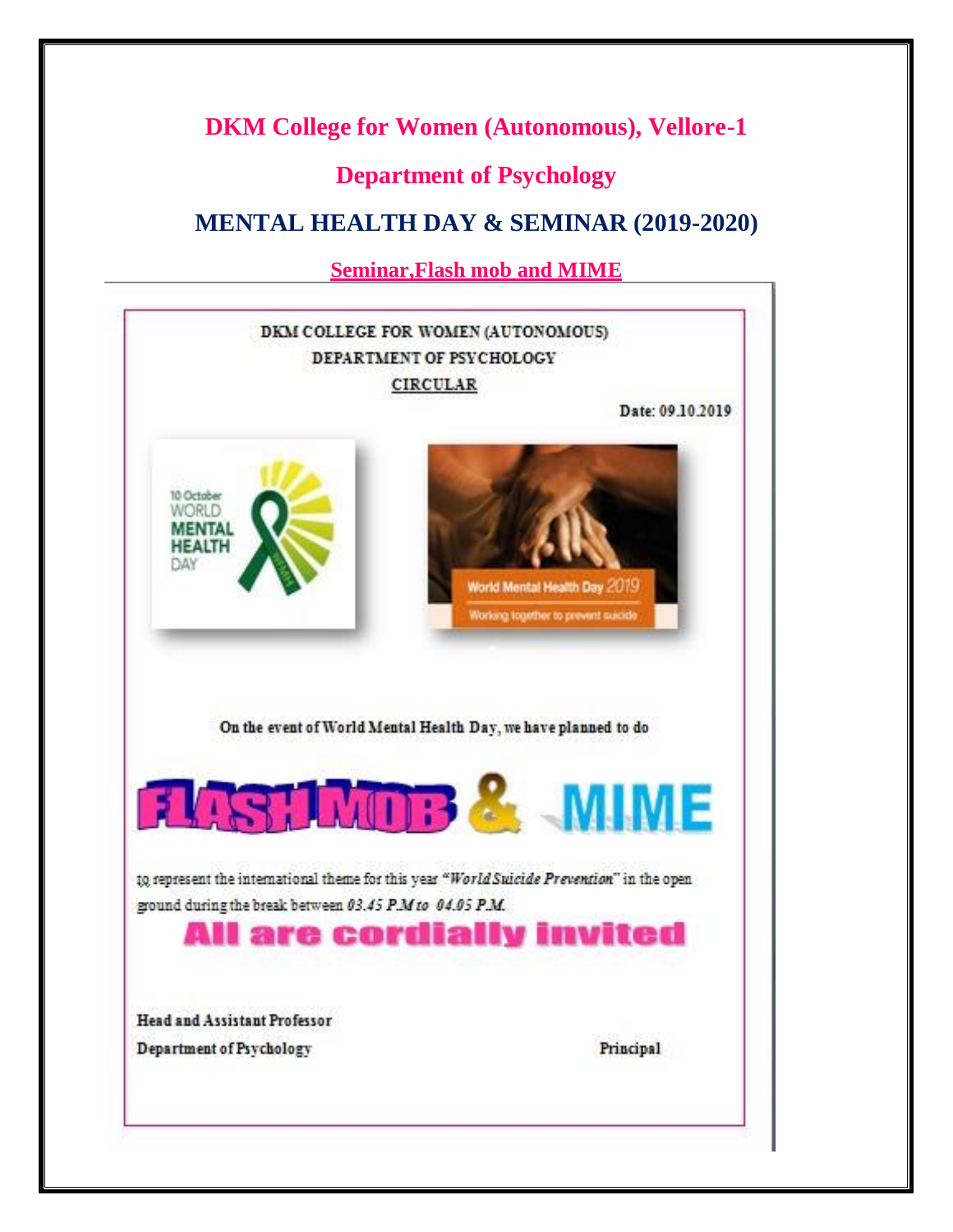| World Mental Health Day                           |
|---------------------------------------------------|
|                                                   |
| 10.10.2019                                        |
| Forenoon                                          |
| D-Conference Hall and Open ground.                |
| Me and my values (Seminar) and                    |
| Suicide prevention (Flash mob and MIME)           |
| Ms. Monika. E., Assistant Professor of Psychology |
| I B.A History, I B.Sc Zoology and I B.Com         |
| 200                                               |
|                                                   |
|                                                   |

#### **Write Up:**

On account of the event World Mental Health Day, the Department has organized seminar on the topic *"Me and my values"* which was presented by *Ms.Monika.E, Assistant Professor of Psychology* between 10.00 A.M to 11.00 A.M on 10.10.19. Later at 11.15 A.M during the break, the students of department of Psychology has performed a *flash mob and MIME* in the open ground to represent the event's theme of the year *"Suicide Prevention"*. Also to take the pledge, a banner was prepared by the department with the *caption "Say No to Suicide and Yes to Life"*. The students were insisted to take oath by keeping their thumbprint over the banner with various colors. As a token of honor, Dr.Devi mam, Head of Zoology department has initiated the pledge by marking her thumbprint. Later, manually prepared badge with the wording "Mental Health Awareness" was given to all the teaching and non teaching staffs to create awareness about the day.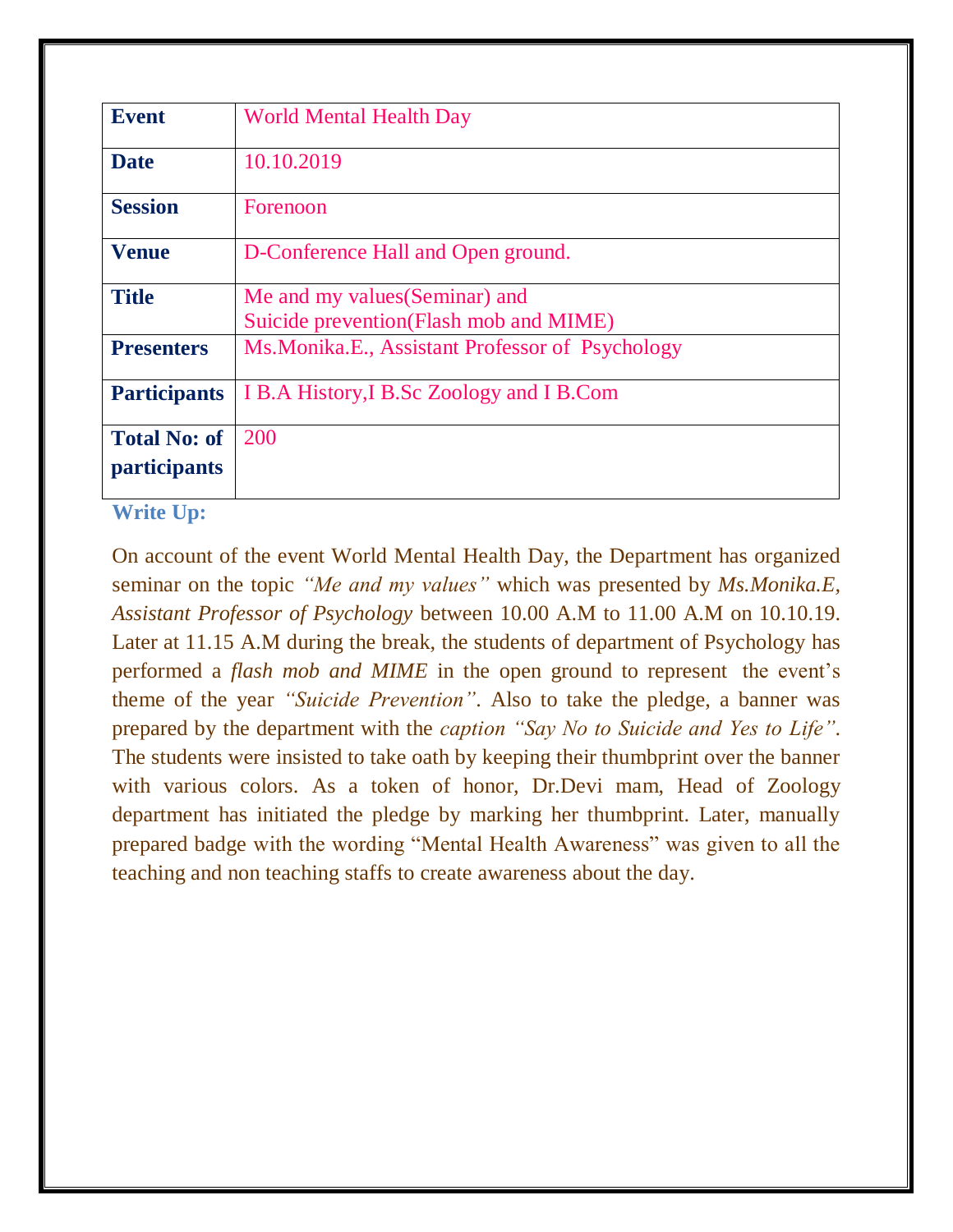

## **Ms,Monika.E lecturing about Me and My values**



**Dr.Devi .M initiated the oath to "Say No to suicide banner"**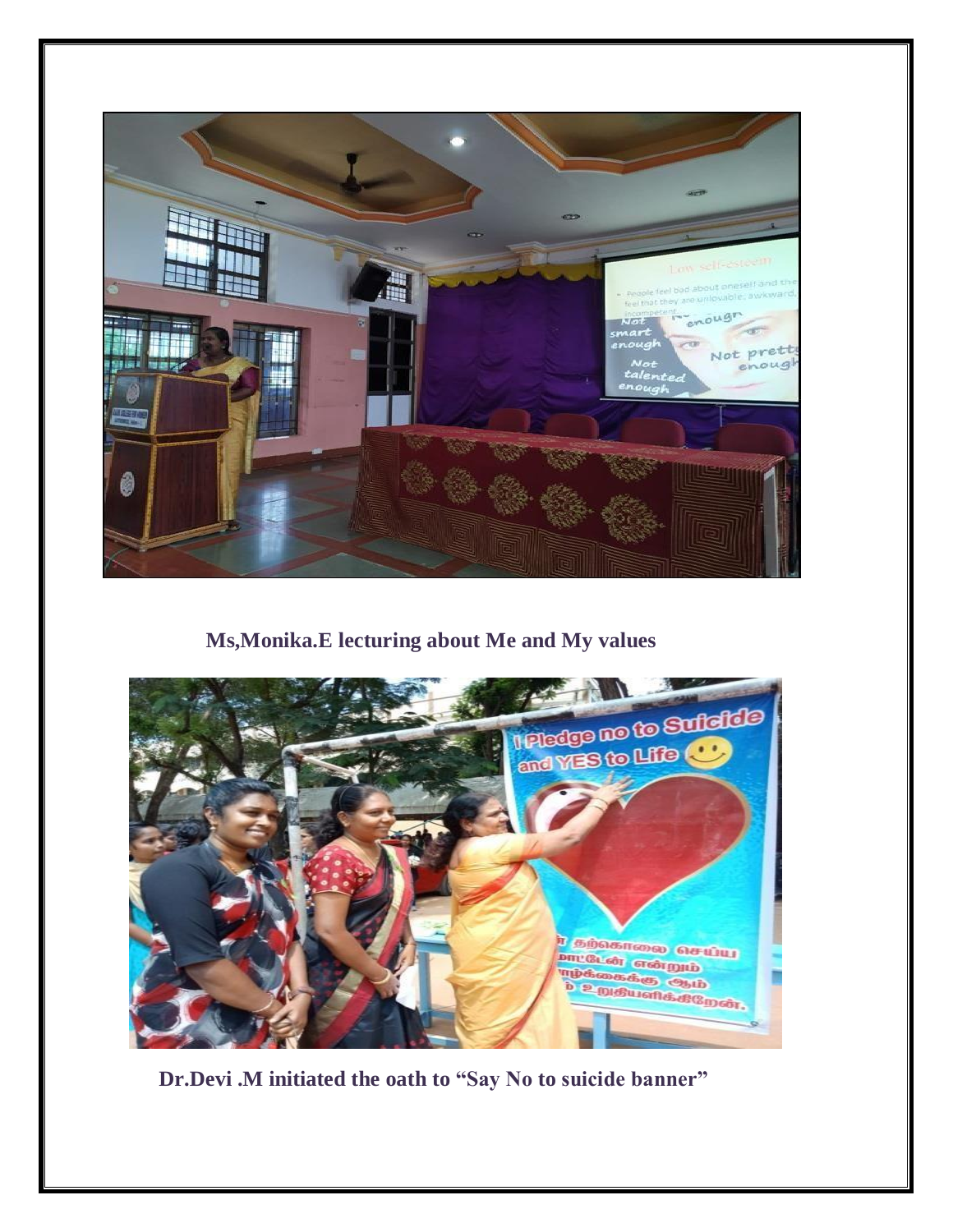| <b>Event</b>      | <b>World Mental Health Day</b>               |
|-------------------|----------------------------------------------|
| <b>Date</b>       | 10.10.2019                                   |
| <b>Session</b>    | Afternoon                                    |
| <b>Venue</b>      | Open ground                                  |
| <b>Title</b>      | Suicide prevention                           |
| <b>Presenters</b> | Students of Psychology as Flash mob and MIME |

#### **Write Up:**

On account of the event World Mental Health Day, the department has organized a *flash mob and MIME* in the open ground during the break between 3.45 P.M to 4.05 P.M to represent the event's theme of the year *"Suicide Prevention"*. Also to take the pledge, a banner was prepared by the department with the *caption "Say No to Suicide and Yes to Life".* The students were insisted to take oath by keeping their thumbprint over the banner with various colors. As a token of honor, Dr.Devi mam, Head of Zoology department has initiated the pledge by marking her thumbprint. Later, manually prepared badge with the wording "Mental Health Awareness" was given to all the teaching and non teaching staffs to create awareness about the day.



**Psychology Students emphasized on motivation through a dance theme**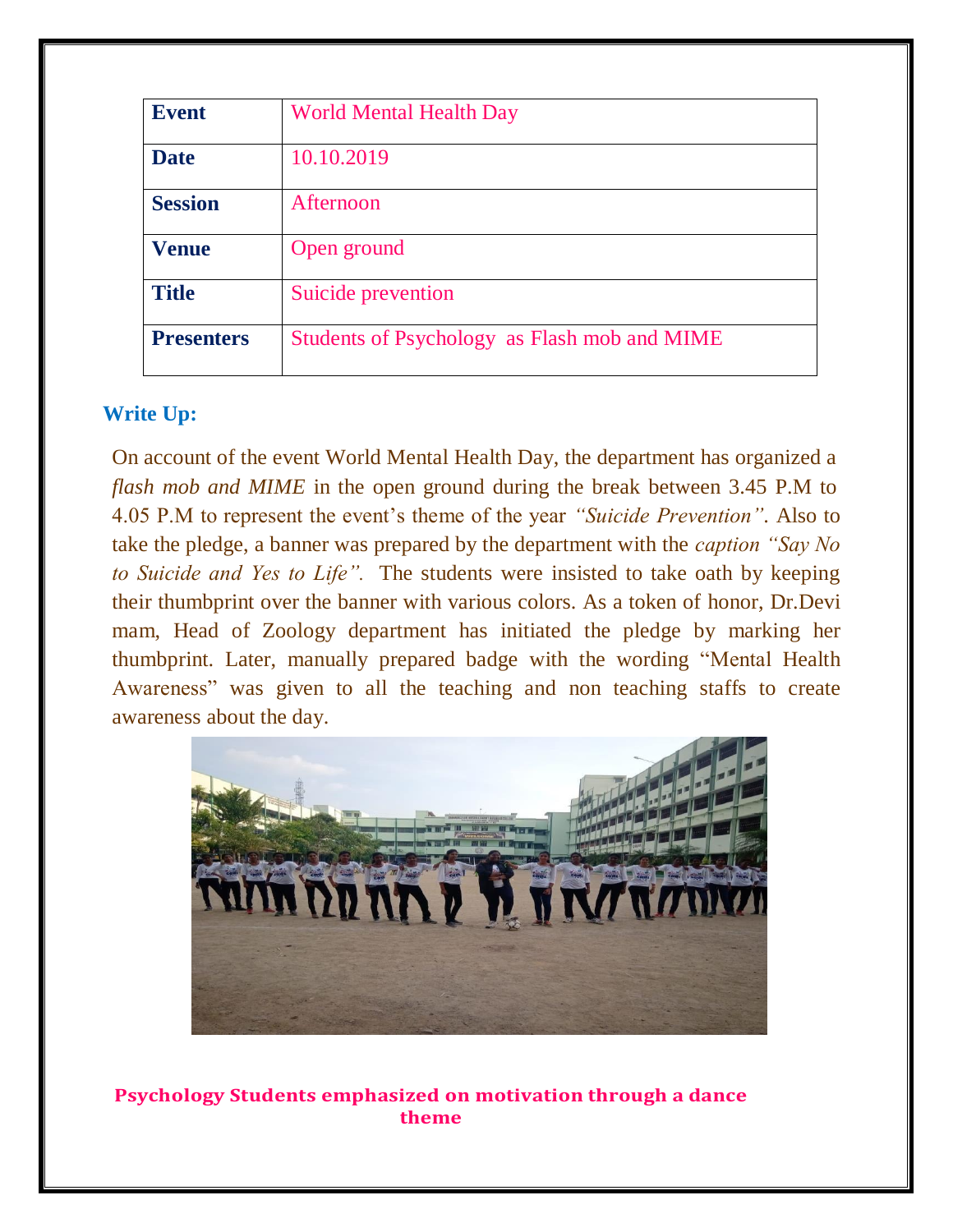

### Psychology students MIME SHOW FOR SAY NO TO SUICIDE